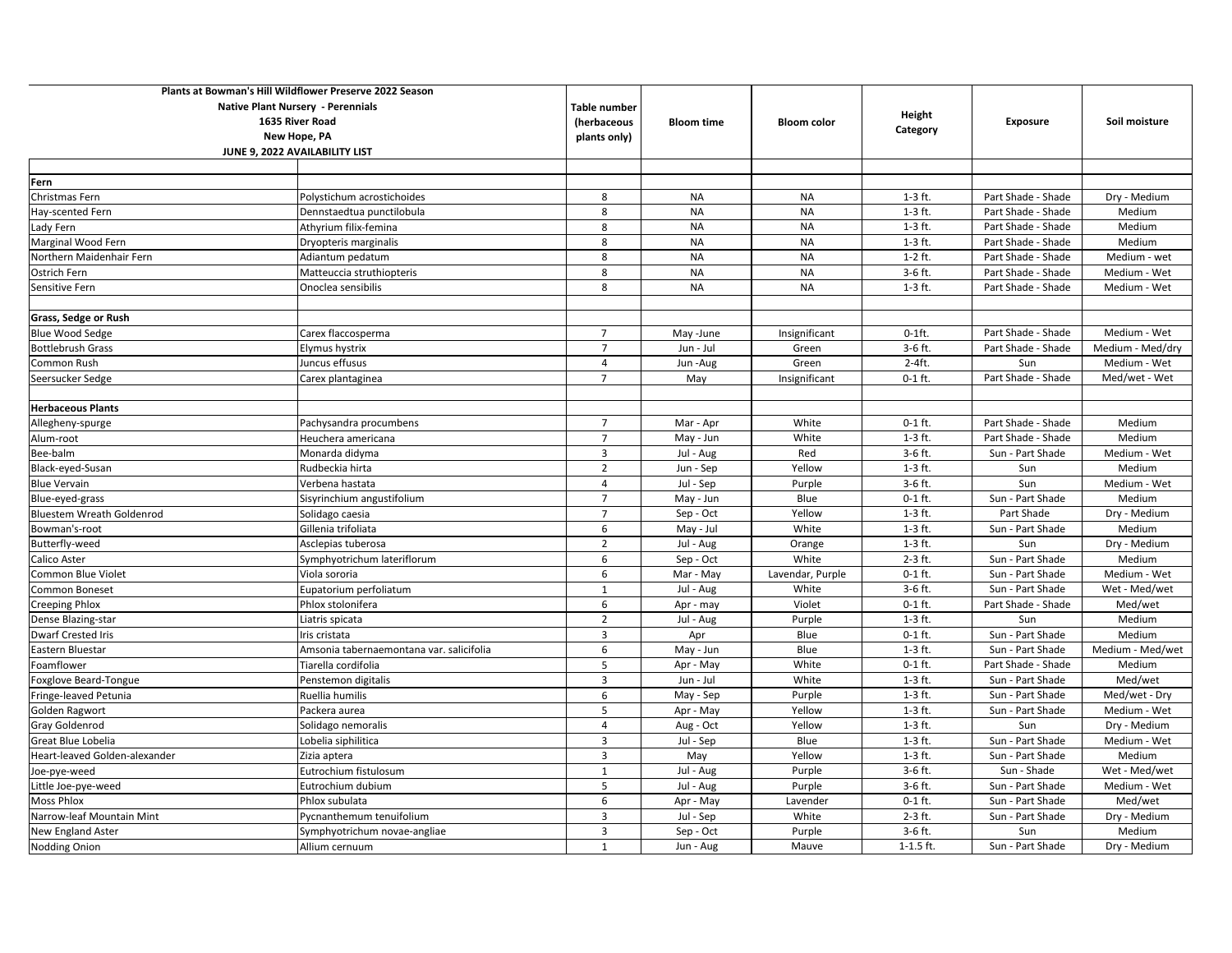| <b>Native Plant Nursery - Perennials</b><br><b>Table number</b><br>Height<br>1635 River Road<br>(herbaceous<br>Exposure<br>Soil moisture<br><b>Bloom time</b><br><b>Bloom color</b><br>Category<br>New Hope, PA<br>plants only)<br>JUNE 9, 2022 AVAILABILITY LIST<br>Northern Blue-flag Iris<br>Blue<br>$1-3$ ft.<br>Sun - Part Shade<br>Medium - Wet<br>Iris versicolor<br>$\overline{4}$<br>May - Jun<br>$\overline{4}$<br>Purple<br>$1-3$ ft.<br>Sun - Part Shade<br>Ohio Spiderwort<br>Tradescantia ohiensis<br>Jun - Jul<br>Medium - Wet<br>Orange Coneflower<br>$\overline{2}$<br>Jun - Oct<br>Orange<br>$1-3$ ft.<br>Sun<br>Rudbeckia fulgida var. fulgida<br>Dry - Medium<br>$\overline{2}$<br>$0-1$ ft.<br>Pennsylvania Catchfly<br>Silene caroliniana<br>Apr - Jun<br>pink<br>Sun - Part Shade<br>Dry - Medium<br>$\mathbf{1}$<br>$1-3$ ft.<br>Sun - Part Shade<br>Med/wet - Med/dry<br>Purple Coneflower<br>Echinacea purpurea<br>Jul - Sep<br>Purple<br>5<br>White<br>$0-1$ ft.<br>Apr - Jun<br>Sun<br>Medium - Dry<br>Pussytoes<br>Antennaria plantaginifolia<br>White<br>3-6 ft.<br>$\overline{4}$<br>Jul - Sep<br>Sun<br>Med/wet - Med/dry<br>Rattlesnake Master<br>Eryngium yuccifolium<br>$1-3$ ft.<br>$\overline{7}$<br>Apr - Jun<br>Yellow<br>Sun - Part Shade<br>Medium - Wet<br>Round-leaved Ragwort<br>Packera obovata<br>$\overline{2}$<br>Pink, white<br>$3-6$ ft.<br>Sun - Part Shade<br>Jul - Sep<br>Medium - Dry<br><b>Short-toothed Mountain Mint</b><br>Pycnanthemum muticum<br>Yellow<br>3-6 ft.<br>Showy Goldenrod<br>$\overline{4}$<br>Aug - Oct<br>Sun<br>Dry - Medium<br>Solidago speciosa<br>$\overline{3}$<br>$1-3$ ft.<br><b>Spotted Horsemint</b><br>Monarda punctata<br>Aug - Oct<br>Yellow purple<br>Sun - Part Shade<br>Medium - Wet<br>Stiff Goldenrod<br>Yellow<br>3-6 ft.<br>Solidago rigida<br>$\overline{4}$<br>Aug - Sep<br>Sun<br>Dry - Med/wet<br>$\overline{2}$<br>3-6 ft.<br>Summer Phlox<br>Phlox paniculata<br>Jul - aug<br>Lavender, pink<br>Sun<br>Med/wet<br>Sun - Part Shade<br>Sundrops<br>Oenothera fruticosa<br>1<br>Jun - Jul<br>Yellow<br>$1-3$ ft.<br>Dry - Med/wet<br>$\overline{2}$<br>Pink<br>Swamp Milkweed<br>$1-3$ ft.<br>Sun - Part Shade<br>Asclepias incarnata<br>Jul - Aug<br>Wet - Medium<br>White, Pink<br>3-6 ft.<br>Swamp Rose-mallow<br>$\overline{4}$<br>Jul - Aug<br>Sun<br>Medium - Wet<br>Hibiscus moscheutos<br>$\overline{3}$<br>Swamp Sunflower<br>Yellow<br>3-6 ft.<br>Sun<br>Helianthus angustifolius<br>Sep - Oct<br>Wet - Medium<br>Sweet Goldenrod<br>$\overline{4}$<br>Yellow<br>$1-3$ ft.<br>Sun - Part Shade<br>Solidago odora<br>Aug - Sep<br>Dry - Medium<br>$\mathbf{1}$<br>Pink<br>3-6 ft.<br>Part Shade - Shade<br>Sweet Joe-pye-weed<br>Eutrochium purpureum<br>Jul - Sep<br>Med/wet - Med/dry<br>$3-6$ ft.<br>$\mathbf{1}$<br>Jun - Jul<br>Purple<br>Sun - Part Shade<br>Medium - Med/dry<br>Tall Larkspur<br>Delphinium exaltatum<br>Yellow<br>6-12 ft.<br><b>Tall Tickseed</b><br>$\mathbf{1}$<br>Aug - Sep<br>Sun - Part Shade<br>Med/wet - Med/dry<br>Coreopsis tripteris | Plants at Bowman's Hill Wildflower Preserve 2022 Season |  |  |  |  |
|-----------------------------------------------------------------------------------------------------------------------------------------------------------------------------------------------------------------------------------------------------------------------------------------------------------------------------------------------------------------------------------------------------------------------------------------------------------------------------------------------------------------------------------------------------------------------------------------------------------------------------------------------------------------------------------------------------------------------------------------------------------------------------------------------------------------------------------------------------------------------------------------------------------------------------------------------------------------------------------------------------------------------------------------------------------------------------------------------------------------------------------------------------------------------------------------------------------------------------------------------------------------------------------------------------------------------------------------------------------------------------------------------------------------------------------------------------------------------------------------------------------------------------------------------------------------------------------------------------------------------------------------------------------------------------------------------------------------------------------------------------------------------------------------------------------------------------------------------------------------------------------------------------------------------------------------------------------------------------------------------------------------------------------------------------------------------------------------------------------------------------------------------------------------------------------------------------------------------------------------------------------------------------------------------------------------------------------------------------------------------------------------------------------------------------------------------------------------------------------------------------------------------------------------------------------------------------------------------------------------------------------------------------------------------------------------------------------------------------------------------------------------------------------------------------------------------------------------------------------------------------------------------------------------------------------------------------------------------------------------------------------------------------------------------------------------------------------|---------------------------------------------------------|--|--|--|--|
|                                                                                                                                                                                                                                                                                                                                                                                                                                                                                                                                                                                                                                                                                                                                                                                                                                                                                                                                                                                                                                                                                                                                                                                                                                                                                                                                                                                                                                                                                                                                                                                                                                                                                                                                                                                                                                                                                                                                                                                                                                                                                                                                                                                                                                                                                                                                                                                                                                                                                                                                                                                                                                                                                                                                                                                                                                                                                                                                                                                                                                                                                   |                                                         |  |  |  |  |
|                                                                                                                                                                                                                                                                                                                                                                                                                                                                                                                                                                                                                                                                                                                                                                                                                                                                                                                                                                                                                                                                                                                                                                                                                                                                                                                                                                                                                                                                                                                                                                                                                                                                                                                                                                                                                                                                                                                                                                                                                                                                                                                                                                                                                                                                                                                                                                                                                                                                                                                                                                                                                                                                                                                                                                                                                                                                                                                                                                                                                                                                                   |                                                         |  |  |  |  |
|                                                                                                                                                                                                                                                                                                                                                                                                                                                                                                                                                                                                                                                                                                                                                                                                                                                                                                                                                                                                                                                                                                                                                                                                                                                                                                                                                                                                                                                                                                                                                                                                                                                                                                                                                                                                                                                                                                                                                                                                                                                                                                                                                                                                                                                                                                                                                                                                                                                                                                                                                                                                                                                                                                                                                                                                                                                                                                                                                                                                                                                                                   |                                                         |  |  |  |  |
|                                                                                                                                                                                                                                                                                                                                                                                                                                                                                                                                                                                                                                                                                                                                                                                                                                                                                                                                                                                                                                                                                                                                                                                                                                                                                                                                                                                                                                                                                                                                                                                                                                                                                                                                                                                                                                                                                                                                                                                                                                                                                                                                                                                                                                                                                                                                                                                                                                                                                                                                                                                                                                                                                                                                                                                                                                                                                                                                                                                                                                                                                   |                                                         |  |  |  |  |
|                                                                                                                                                                                                                                                                                                                                                                                                                                                                                                                                                                                                                                                                                                                                                                                                                                                                                                                                                                                                                                                                                                                                                                                                                                                                                                                                                                                                                                                                                                                                                                                                                                                                                                                                                                                                                                                                                                                                                                                                                                                                                                                                                                                                                                                                                                                                                                                                                                                                                                                                                                                                                                                                                                                                                                                                                                                                                                                                                                                                                                                                                   |                                                         |  |  |  |  |
|                                                                                                                                                                                                                                                                                                                                                                                                                                                                                                                                                                                                                                                                                                                                                                                                                                                                                                                                                                                                                                                                                                                                                                                                                                                                                                                                                                                                                                                                                                                                                                                                                                                                                                                                                                                                                                                                                                                                                                                                                                                                                                                                                                                                                                                                                                                                                                                                                                                                                                                                                                                                                                                                                                                                                                                                                                                                                                                                                                                                                                                                                   |                                                         |  |  |  |  |
|                                                                                                                                                                                                                                                                                                                                                                                                                                                                                                                                                                                                                                                                                                                                                                                                                                                                                                                                                                                                                                                                                                                                                                                                                                                                                                                                                                                                                                                                                                                                                                                                                                                                                                                                                                                                                                                                                                                                                                                                                                                                                                                                                                                                                                                                                                                                                                                                                                                                                                                                                                                                                                                                                                                                                                                                                                                                                                                                                                                                                                                                                   |                                                         |  |  |  |  |
|                                                                                                                                                                                                                                                                                                                                                                                                                                                                                                                                                                                                                                                                                                                                                                                                                                                                                                                                                                                                                                                                                                                                                                                                                                                                                                                                                                                                                                                                                                                                                                                                                                                                                                                                                                                                                                                                                                                                                                                                                                                                                                                                                                                                                                                                                                                                                                                                                                                                                                                                                                                                                                                                                                                                                                                                                                                                                                                                                                                                                                                                                   |                                                         |  |  |  |  |
|                                                                                                                                                                                                                                                                                                                                                                                                                                                                                                                                                                                                                                                                                                                                                                                                                                                                                                                                                                                                                                                                                                                                                                                                                                                                                                                                                                                                                                                                                                                                                                                                                                                                                                                                                                                                                                                                                                                                                                                                                                                                                                                                                                                                                                                                                                                                                                                                                                                                                                                                                                                                                                                                                                                                                                                                                                                                                                                                                                                                                                                                                   |                                                         |  |  |  |  |
|                                                                                                                                                                                                                                                                                                                                                                                                                                                                                                                                                                                                                                                                                                                                                                                                                                                                                                                                                                                                                                                                                                                                                                                                                                                                                                                                                                                                                                                                                                                                                                                                                                                                                                                                                                                                                                                                                                                                                                                                                                                                                                                                                                                                                                                                                                                                                                                                                                                                                                                                                                                                                                                                                                                                                                                                                                                                                                                                                                                                                                                                                   |                                                         |  |  |  |  |
|                                                                                                                                                                                                                                                                                                                                                                                                                                                                                                                                                                                                                                                                                                                                                                                                                                                                                                                                                                                                                                                                                                                                                                                                                                                                                                                                                                                                                                                                                                                                                                                                                                                                                                                                                                                                                                                                                                                                                                                                                                                                                                                                                                                                                                                                                                                                                                                                                                                                                                                                                                                                                                                                                                                                                                                                                                                                                                                                                                                                                                                                                   |                                                         |  |  |  |  |
|                                                                                                                                                                                                                                                                                                                                                                                                                                                                                                                                                                                                                                                                                                                                                                                                                                                                                                                                                                                                                                                                                                                                                                                                                                                                                                                                                                                                                                                                                                                                                                                                                                                                                                                                                                                                                                                                                                                                                                                                                                                                                                                                                                                                                                                                                                                                                                                                                                                                                                                                                                                                                                                                                                                                                                                                                                                                                                                                                                                                                                                                                   |                                                         |  |  |  |  |
|                                                                                                                                                                                                                                                                                                                                                                                                                                                                                                                                                                                                                                                                                                                                                                                                                                                                                                                                                                                                                                                                                                                                                                                                                                                                                                                                                                                                                                                                                                                                                                                                                                                                                                                                                                                                                                                                                                                                                                                                                                                                                                                                                                                                                                                                                                                                                                                                                                                                                                                                                                                                                                                                                                                                                                                                                                                                                                                                                                                                                                                                                   |                                                         |  |  |  |  |
|                                                                                                                                                                                                                                                                                                                                                                                                                                                                                                                                                                                                                                                                                                                                                                                                                                                                                                                                                                                                                                                                                                                                                                                                                                                                                                                                                                                                                                                                                                                                                                                                                                                                                                                                                                                                                                                                                                                                                                                                                                                                                                                                                                                                                                                                                                                                                                                                                                                                                                                                                                                                                                                                                                                                                                                                                                                                                                                                                                                                                                                                                   |                                                         |  |  |  |  |
|                                                                                                                                                                                                                                                                                                                                                                                                                                                                                                                                                                                                                                                                                                                                                                                                                                                                                                                                                                                                                                                                                                                                                                                                                                                                                                                                                                                                                                                                                                                                                                                                                                                                                                                                                                                                                                                                                                                                                                                                                                                                                                                                                                                                                                                                                                                                                                                                                                                                                                                                                                                                                                                                                                                                                                                                                                                                                                                                                                                                                                                                                   |                                                         |  |  |  |  |
|                                                                                                                                                                                                                                                                                                                                                                                                                                                                                                                                                                                                                                                                                                                                                                                                                                                                                                                                                                                                                                                                                                                                                                                                                                                                                                                                                                                                                                                                                                                                                                                                                                                                                                                                                                                                                                                                                                                                                                                                                                                                                                                                                                                                                                                                                                                                                                                                                                                                                                                                                                                                                                                                                                                                                                                                                                                                                                                                                                                                                                                                                   |                                                         |  |  |  |  |
|                                                                                                                                                                                                                                                                                                                                                                                                                                                                                                                                                                                                                                                                                                                                                                                                                                                                                                                                                                                                                                                                                                                                                                                                                                                                                                                                                                                                                                                                                                                                                                                                                                                                                                                                                                                                                                                                                                                                                                                                                                                                                                                                                                                                                                                                                                                                                                                                                                                                                                                                                                                                                                                                                                                                                                                                                                                                                                                                                                                                                                                                                   |                                                         |  |  |  |  |
|                                                                                                                                                                                                                                                                                                                                                                                                                                                                                                                                                                                                                                                                                                                                                                                                                                                                                                                                                                                                                                                                                                                                                                                                                                                                                                                                                                                                                                                                                                                                                                                                                                                                                                                                                                                                                                                                                                                                                                                                                                                                                                                                                                                                                                                                                                                                                                                                                                                                                                                                                                                                                                                                                                                                                                                                                                                                                                                                                                                                                                                                                   |                                                         |  |  |  |  |
|                                                                                                                                                                                                                                                                                                                                                                                                                                                                                                                                                                                                                                                                                                                                                                                                                                                                                                                                                                                                                                                                                                                                                                                                                                                                                                                                                                                                                                                                                                                                                                                                                                                                                                                                                                                                                                                                                                                                                                                                                                                                                                                                                                                                                                                                                                                                                                                                                                                                                                                                                                                                                                                                                                                                                                                                                                                                                                                                                                                                                                                                                   |                                                         |  |  |  |  |
|                                                                                                                                                                                                                                                                                                                                                                                                                                                                                                                                                                                                                                                                                                                                                                                                                                                                                                                                                                                                                                                                                                                                                                                                                                                                                                                                                                                                                                                                                                                                                                                                                                                                                                                                                                                                                                                                                                                                                                                                                                                                                                                                                                                                                                                                                                                                                                                                                                                                                                                                                                                                                                                                                                                                                                                                                                                                                                                                                                                                                                                                                   |                                                         |  |  |  |  |
|                                                                                                                                                                                                                                                                                                                                                                                                                                                                                                                                                                                                                                                                                                                                                                                                                                                                                                                                                                                                                                                                                                                                                                                                                                                                                                                                                                                                                                                                                                                                                                                                                                                                                                                                                                                                                                                                                                                                                                                                                                                                                                                                                                                                                                                                                                                                                                                                                                                                                                                                                                                                                                                                                                                                                                                                                                                                                                                                                                                                                                                                                   |                                                         |  |  |  |  |
|                                                                                                                                                                                                                                                                                                                                                                                                                                                                                                                                                                                                                                                                                                                                                                                                                                                                                                                                                                                                                                                                                                                                                                                                                                                                                                                                                                                                                                                                                                                                                                                                                                                                                                                                                                                                                                                                                                                                                                                                                                                                                                                                                                                                                                                                                                                                                                                                                                                                                                                                                                                                                                                                                                                                                                                                                                                                                                                                                                                                                                                                                   |                                                         |  |  |  |  |
|                                                                                                                                                                                                                                                                                                                                                                                                                                                                                                                                                                                                                                                                                                                                                                                                                                                                                                                                                                                                                                                                                                                                                                                                                                                                                                                                                                                                                                                                                                                                                                                                                                                                                                                                                                                                                                                                                                                                                                                                                                                                                                                                                                                                                                                                                                                                                                                                                                                                                                                                                                                                                                                                                                                                                                                                                                                                                                                                                                                                                                                                                   |                                                         |  |  |  |  |
|                                                                                                                                                                                                                                                                                                                                                                                                                                                                                                                                                                                                                                                                                                                                                                                                                                                                                                                                                                                                                                                                                                                                                                                                                                                                                                                                                                                                                                                                                                                                                                                                                                                                                                                                                                                                                                                                                                                                                                                                                                                                                                                                                                                                                                                                                                                                                                                                                                                                                                                                                                                                                                                                                                                                                                                                                                                                                                                                                                                                                                                                                   |                                                         |  |  |  |  |
|                                                                                                                                                                                                                                                                                                                                                                                                                                                                                                                                                                                                                                                                                                                                                                                                                                                                                                                                                                                                                                                                                                                                                                                                                                                                                                                                                                                                                                                                                                                                                                                                                                                                                                                                                                                                                                                                                                                                                                                                                                                                                                                                                                                                                                                                                                                                                                                                                                                                                                                                                                                                                                                                                                                                                                                                                                                                                                                                                                                                                                                                                   |                                                         |  |  |  |  |
| White<br>$1-3$ ft.<br>Sun - Shade<br>Thimbleweed<br>$\overline{3}$<br>Jun - Jul<br>Dry - Med/dry<br>Anemone virginiana                                                                                                                                                                                                                                                                                                                                                                                                                                                                                                                                                                                                                                                                                                                                                                                                                                                                                                                                                                                                                                                                                                                                                                                                                                                                                                                                                                                                                                                                                                                                                                                                                                                                                                                                                                                                                                                                                                                                                                                                                                                                                                                                                                                                                                                                                                                                                                                                                                                                                                                                                                                                                                                                                                                                                                                                                                                                                                                                                            |                                                         |  |  |  |  |
| 2-5 ft.<br>$\overline{2}$<br>Yellow<br>Sun - Shade<br>Thin-leaved Sunflower<br>Helianthus decapetalus<br>July - Aug<br>Med/wet - Dry                                                                                                                                                                                                                                                                                                                                                                                                                                                                                                                                                                                                                                                                                                                                                                                                                                                                                                                                                                                                                                                                                                                                                                                                                                                                                                                                                                                                                                                                                                                                                                                                                                                                                                                                                                                                                                                                                                                                                                                                                                                                                                                                                                                                                                                                                                                                                                                                                                                                                                                                                                                                                                                                                                                                                                                                                                                                                                                                              |                                                         |  |  |  |  |
| Jul - Oct<br>Yellow<br>$1-3$ ft.<br>$\mathbf{1}$<br>Sun<br>Medium<br><b>Three-lobed Coneflower</b><br>Rudbeckia triloba                                                                                                                                                                                                                                                                                                                                                                                                                                                                                                                                                                                                                                                                                                                                                                                                                                                                                                                                                                                                                                                                                                                                                                                                                                                                                                                                                                                                                                                                                                                                                                                                                                                                                                                                                                                                                                                                                                                                                                                                                                                                                                                                                                                                                                                                                                                                                                                                                                                                                                                                                                                                                                                                                                                                                                                                                                                                                                                                                           |                                                         |  |  |  |  |
| $\overline{2}$<br>$1-3$ ft.<br>Virginia Mountain Mint<br>Jul - Sep<br>White<br>Sun<br>Medium<br>Pycnanthemum virginianum                                                                                                                                                                                                                                                                                                                                                                                                                                                                                                                                                                                                                                                                                                                                                                                                                                                                                                                                                                                                                                                                                                                                                                                                                                                                                                                                                                                                                                                                                                                                                                                                                                                                                                                                                                                                                                                                                                                                                                                                                                                                                                                                                                                                                                                                                                                                                                                                                                                                                                                                                                                                                                                                                                                                                                                                                                                                                                                                                          |                                                         |  |  |  |  |
| 6<br>White<br>$1-3$ ft.<br>Part Shade<br>Medium - Dry<br>White Wood Aster<br>Aug - Sep<br>Eurybia divaricata                                                                                                                                                                                                                                                                                                                                                                                                                                                                                                                                                                                                                                                                                                                                                                                                                                                                                                                                                                                                                                                                                                                                                                                                                                                                                                                                                                                                                                                                                                                                                                                                                                                                                                                                                                                                                                                                                                                                                                                                                                                                                                                                                                                                                                                                                                                                                                                                                                                                                                                                                                                                                                                                                                                                                                                                                                                                                                                                                                      |                                                         |  |  |  |  |
| Wild Ginger<br>$\overline{7}$<br>$0-1$ ft.<br>Shade<br>Med/wet - Med/dry<br>Asarum canadense<br>Apr - Jun<br>Red                                                                                                                                                                                                                                                                                                                                                                                                                                                                                                                                                                                                                                                                                                                                                                                                                                                                                                                                                                                                                                                                                                                                                                                                                                                                                                                                                                                                                                                                                                                                                                                                                                                                                                                                                                                                                                                                                                                                                                                                                                                                                                                                                                                                                                                                                                                                                                                                                                                                                                                                                                                                                                                                                                                                                                                                                                                                                                                                                                  |                                                         |  |  |  |  |
| 5<br>$1-3$ ft.<br>Wood Geranium<br>Geranium maculatum<br>Apr - May<br>Purple<br>Sun - Shade<br>Medium - Med/dry                                                                                                                                                                                                                                                                                                                                                                                                                                                                                                                                                                                                                                                                                                                                                                                                                                                                                                                                                                                                                                                                                                                                                                                                                                                                                                                                                                                                                                                                                                                                                                                                                                                                                                                                                                                                                                                                                                                                                                                                                                                                                                                                                                                                                                                                                                                                                                                                                                                                                                                                                                                                                                                                                                                                                                                                                                                                                                                                                                   |                                                         |  |  |  |  |
| Wood Phlox<br>6<br>White, blue<br>$1-3$ ft.<br>Part Shade - Shade<br>Med/wet<br>Phlox divaricata<br>Apr - May                                                                                                                                                                                                                                                                                                                                                                                                                                                                                                                                                                                                                                                                                                                                                                                                                                                                                                                                                                                                                                                                                                                                                                                                                                                                                                                                                                                                                                                                                                                                                                                                                                                                                                                                                                                                                                                                                                                                                                                                                                                                                                                                                                                                                                                                                                                                                                                                                                                                                                                                                                                                                                                                                                                                                                                                                                                                                                                                                                     |                                                         |  |  |  |  |
| $\overline{4}$<br>Wrinkle-leaf Goldenrod<br>Yellow<br>3-6 ft.<br>Sun<br>Wet<br>Solidago rugosa<br>Sep                                                                                                                                                                                                                                                                                                                                                                                                                                                                                                                                                                                                                                                                                                                                                                                                                                                                                                                                                                                                                                                                                                                                                                                                                                                                                                                                                                                                                                                                                                                                                                                                                                                                                                                                                                                                                                                                                                                                                                                                                                                                                                                                                                                                                                                                                                                                                                                                                                                                                                                                                                                                                                                                                                                                                                                                                                                                                                                                                                             |                                                         |  |  |  |  |
|                                                                                                                                                                                                                                                                                                                                                                                                                                                                                                                                                                                                                                                                                                                                                                                                                                                                                                                                                                                                                                                                                                                                                                                                                                                                                                                                                                                                                                                                                                                                                                                                                                                                                                                                                                                                                                                                                                                                                                                                                                                                                                                                                                                                                                                                                                                                                                                                                                                                                                                                                                                                                                                                                                                                                                                                                                                                                                                                                                                                                                                                                   |                                                         |  |  |  |  |
| Vines                                                                                                                                                                                                                                                                                                                                                                                                                                                                                                                                                                                                                                                                                                                                                                                                                                                                                                                                                                                                                                                                                                                                                                                                                                                                                                                                                                                                                                                                                                                                                                                                                                                                                                                                                                                                                                                                                                                                                                                                                                                                                                                                                                                                                                                                                                                                                                                                                                                                                                                                                                                                                                                                                                                                                                                                                                                                                                                                                                                                                                                                             |                                                         |  |  |  |  |
| 5<br>Vine<br>Medium<br>Trumpet honeysuckle<br>May - Jun<br>Orange<br>Sun - Part Shade<br>Lonicera sempervirens                                                                                                                                                                                                                                                                                                                                                                                                                                                                                                                                                                                                                                                                                                                                                                                                                                                                                                                                                                                                                                                                                                                                                                                                                                                                                                                                                                                                                                                                                                                                                                                                                                                                                                                                                                                                                                                                                                                                                                                                                                                                                                                                                                                                                                                                                                                                                                                                                                                                                                                                                                                                                                                                                                                                                                                                                                                                                                                                                                    |                                                         |  |  |  |  |
|                                                                                                                                                                                                                                                                                                                                                                                                                                                                                                                                                                                                                                                                                                                                                                                                                                                                                                                                                                                                                                                                                                                                                                                                                                                                                                                                                                                                                                                                                                                                                                                                                                                                                                                                                                                                                                                                                                                                                                                                                                                                                                                                                                                                                                                                                                                                                                                                                                                                                                                                                                                                                                                                                                                                                                                                                                                                                                                                                                                                                                                                                   |                                                         |  |  |  |  |
| <b>Woody Plant</b>                                                                                                                                                                                                                                                                                                                                                                                                                                                                                                                                                                                                                                                                                                                                                                                                                                                                                                                                                                                                                                                                                                                                                                                                                                                                                                                                                                                                                                                                                                                                                                                                                                                                                                                                                                                                                                                                                                                                                                                                                                                                                                                                                                                                                                                                                                                                                                                                                                                                                                                                                                                                                                                                                                                                                                                                                                                                                                                                                                                                                                                                |                                                         |  |  |  |  |
| $6-12$ ft.<br>Wet<br>American Elder<br>Jun - Jul<br>White<br>Sun<br>Sambucus nigra ssp. canadensis                                                                                                                                                                                                                                                                                                                                                                                                                                                                                                                                                                                                                                                                                                                                                                                                                                                                                                                                                                                                                                                                                                                                                                                                                                                                                                                                                                                                                                                                                                                                                                                                                                                                                                                                                                                                                                                                                                                                                                                                                                                                                                                                                                                                                                                                                                                                                                                                                                                                                                                                                                                                                                                                                                                                                                                                                                                                                                                                                                                |                                                         |  |  |  |  |
| American Holly<br>Cream<br>12-36 ft.<br>Sun - Part Shade<br>Medium<br>May<br>Ilex opaca                                                                                                                                                                                                                                                                                                                                                                                                                                                                                                                                                                                                                                                                                                                                                                                                                                                                                                                                                                                                                                                                                                                                                                                                                                                                                                                                                                                                                                                                                                                                                                                                                                                                                                                                                                                                                                                                                                                                                                                                                                                                                                                                                                                                                                                                                                                                                                                                                                                                                                                                                                                                                                                                                                                                                                                                                                                                                                                                                                                           |                                                         |  |  |  |  |
| White<br>3-6 ft.<br>Beach Plum<br>Prunus maritima<br>May<br>Sun<br>Dry - Med/wet                                                                                                                                                                                                                                                                                                                                                                                                                                                                                                                                                                                                                                                                                                                                                                                                                                                                                                                                                                                                                                                                                                                                                                                                                                                                                                                                                                                                                                                                                                                                                                                                                                                                                                                                                                                                                                                                                                                                                                                                                                                                                                                                                                                                                                                                                                                                                                                                                                                                                                                                                                                                                                                                                                                                                                                                                                                                                                                                                                                                  |                                                         |  |  |  |  |
| Sun<br>White<br>$6-12$ ft.<br><b>Black Chokeberry</b><br>Aronia melanocarpa<br>May<br>Dry - Wet                                                                                                                                                                                                                                                                                                                                                                                                                                                                                                                                                                                                                                                                                                                                                                                                                                                                                                                                                                                                                                                                                                                                                                                                                                                                                                                                                                                                                                                                                                                                                                                                                                                                                                                                                                                                                                                                                                                                                                                                                                                                                                                                                                                                                                                                                                                                                                                                                                                                                                                                                                                                                                                                                                                                                                                                                                                                                                                                                                                   |                                                         |  |  |  |  |
| <b>Black gum</b><br>White<br>36-72 ft.<br>Sun - Shade<br>Medium - Wet<br>Nyssa sylvatica<br>Apr - Jun                                                                                                                                                                                                                                                                                                                                                                                                                                                                                                                                                                                                                                                                                                                                                                                                                                                                                                                                                                                                                                                                                                                                                                                                                                                                                                                                                                                                                                                                                                                                                                                                                                                                                                                                                                                                                                                                                                                                                                                                                                                                                                                                                                                                                                                                                                                                                                                                                                                                                                                                                                                                                                                                                                                                                                                                                                                                                                                                                                             |                                                         |  |  |  |  |
| White<br>12-36 ft.<br><b>Blackhaw Viburnum</b><br>Viburnum prunifolium<br>June<br>Sun - Part Shade<br>Dry - Medium                                                                                                                                                                                                                                                                                                                                                                                                                                                                                                                                                                                                                                                                                                                                                                                                                                                                                                                                                                                                                                                                                                                                                                                                                                                                                                                                                                                                                                                                                                                                                                                                                                                                                                                                                                                                                                                                                                                                                                                                                                                                                                                                                                                                                                                                                                                                                                                                                                                                                                                                                                                                                                                                                                                                                                                                                                                                                                                                                                |                                                         |  |  |  |  |
| 6-12 ft.<br>Buttonbush<br>White<br>Sun<br>Wet<br>Cephalanthus occidentalis<br>Jul - Aug                                                                                                                                                                                                                                                                                                                                                                                                                                                                                                                                                                                                                                                                                                                                                                                                                                                                                                                                                                                                                                                                                                                                                                                                                                                                                                                                                                                                                                                                                                                                                                                                                                                                                                                                                                                                                                                                                                                                                                                                                                                                                                                                                                                                                                                                                                                                                                                                                                                                                                                                                                                                                                                                                                                                                                                                                                                                                                                                                                                           |                                                         |  |  |  |  |
| Chestnut Oak<br>Green<br>>100 ft.<br>Part Shade<br>Dry<br>Mar - May<br>Quercus montana                                                                                                                                                                                                                                                                                                                                                                                                                                                                                                                                                                                                                                                                                                                                                                                                                                                                                                                                                                                                                                                                                                                                                                                                                                                                                                                                                                                                                                                                                                                                                                                                                                                                                                                                                                                                                                                                                                                                                                                                                                                                                                                                                                                                                                                                                                                                                                                                                                                                                                                                                                                                                                                                                                                                                                                                                                                                                                                                                                                            |                                                         |  |  |  |  |
| <b>Flowering Dogwood</b><br>Cornus florida<br>White<br>12-36 ft.<br>Sun - Shade<br>Med/wet<br>Apr - May                                                                                                                                                                                                                                                                                                                                                                                                                                                                                                                                                                                                                                                                                                                                                                                                                                                                                                                                                                                                                                                                                                                                                                                                                                                                                                                                                                                                                                                                                                                                                                                                                                                                                                                                                                                                                                                                                                                                                                                                                                                                                                                                                                                                                                                                                                                                                                                                                                                                                                                                                                                                                                                                                                                                                                                                                                                                                                                                                                           |                                                         |  |  |  |  |
| Yellow<br>$3-6$ ft.<br>Fragrant Sumac<br>Rhus aromatica<br>Mar - Apr<br>Sun<br>Dry - Medium                                                                                                                                                                                                                                                                                                                                                                                                                                                                                                                                                                                                                                                                                                                                                                                                                                                                                                                                                                                                                                                                                                                                                                                                                                                                                                                                                                                                                                                                                                                                                                                                                                                                                                                                                                                                                                                                                                                                                                                                                                                                                                                                                                                                                                                                                                                                                                                                                                                                                                                                                                                                                                                                                                                                                                                                                                                                                                                                                                                       |                                                         |  |  |  |  |
| White<br>Fringe-tree<br>June<br>12-36 ft.<br>Sun - Part Shade<br>Medium - Wet<br>Chionanthus virginicus                                                                                                                                                                                                                                                                                                                                                                                                                                                                                                                                                                                                                                                                                                                                                                                                                                                                                                                                                                                                                                                                                                                                                                                                                                                                                                                                                                                                                                                                                                                                                                                                                                                                                                                                                                                                                                                                                                                                                                                                                                                                                                                                                                                                                                                                                                                                                                                                                                                                                                                                                                                                                                                                                                                                                                                                                                                                                                                                                                           |                                                         |  |  |  |  |